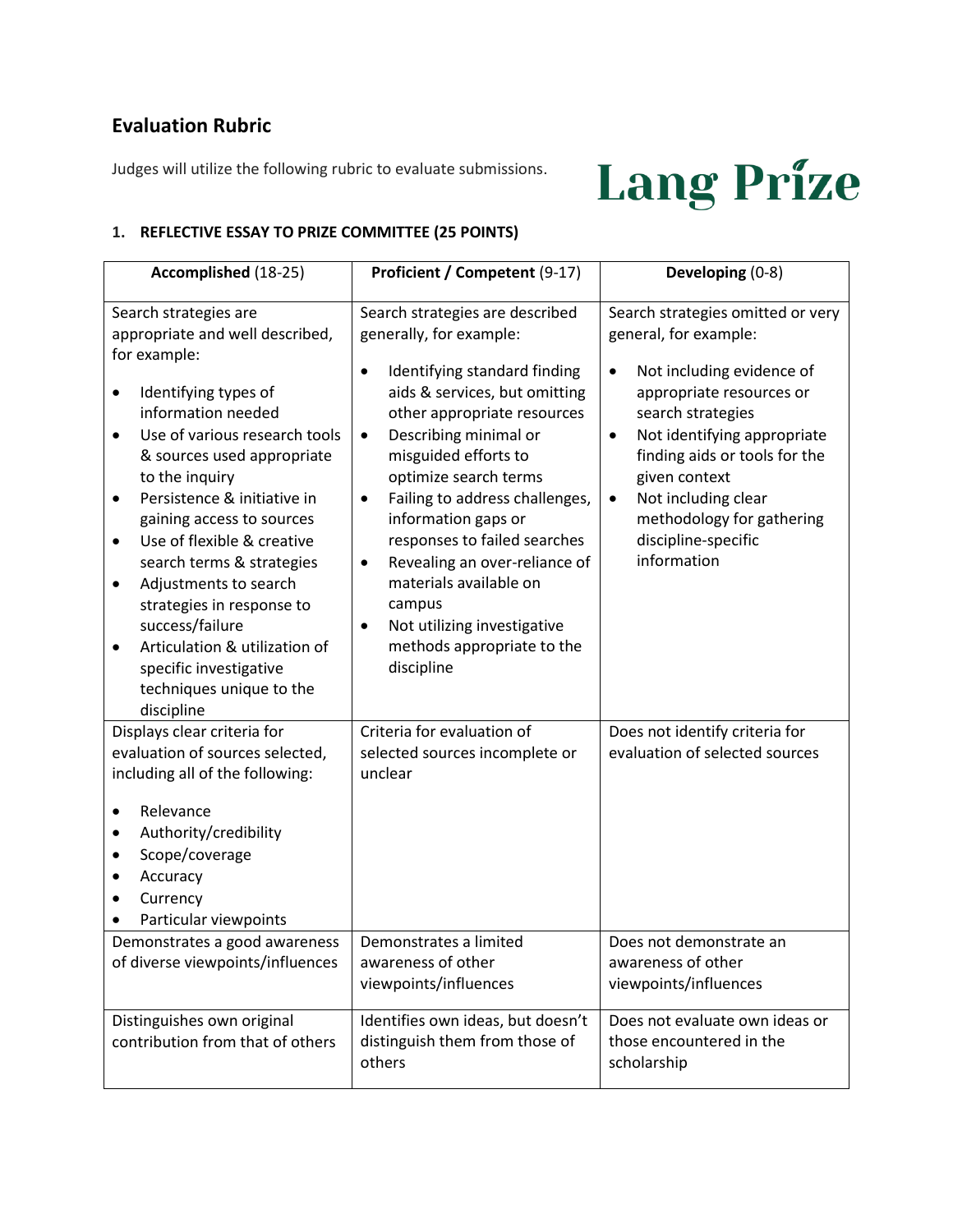### **2. RESEARCH PAPER OR CREATIVE PROJECT (10 POINTS)**

| <b>Accomplished (8-10)</b>                                                                     | Proficient / Competent (4-7)                                                                                                                | Developing (0-3)                                                                                                                                                                   |
|------------------------------------------------------------------------------------------------|---------------------------------------------------------------------------------------------------------------------------------------------|------------------------------------------------------------------------------------------------------------------------------------------------------------------------------------|
| Well-written or well presented,<br>clearly identifying convergence<br>of evidence and argument | Writing or presentation<br>occasionally lacks clarity or<br>emphasis                                                                        | Poorly written or presented                                                                                                                                                        |
| Sources used appropriately in<br>support of argument/thesis                                    | Some claims or assertions lack<br>references                                                                                                | Unsupported claims or<br>assertions                                                                                                                                                |
| Numerical data or primary<br>sources contextualized and used<br>appropriately                  | Quotes or data occasionally<br>inappropriately used or poorly<br>integrated into argument                                                   | Quotes or data not used<br>appropriately, e.g. primary data<br>obtained from secondary<br>sources                                                                                  |
| Quotes and acquired ideas well<br>selected and integrated into<br>applicant's argument         | Quotes or acquired ideas<br>generally used appropriately, but<br>could be better selected or<br>synthesized for<br>conciseness/originality. | Poor selection of quotes (e.g.<br>from sources that do not support<br>applicant's argument or address<br>point) or heavy reliance on<br>quotes instead of synthesizing<br>material |

### **3. BIBLIOGRAPHY (10 POINTS)**

| Accomplished (8-10)                                                                                                | Proficient / Competent (4-7)                                                         | Developing $(0-3)$                                                                                                                                   |
|--------------------------------------------------------------------------------------------------------------------|--------------------------------------------------------------------------------------|------------------------------------------------------------------------------------------------------------------------------------------------------|
| Appropriately uses sources that<br>display a rich diversity of<br>content, provenance and/or<br>format             | Uses a range of sources<br>appropriate to the topic                                  | Relies on too few sources                                                                                                                            |
| Sources display the ability to dig<br>beneath the surface of<br>information in the search for<br>relevant material | Sources meet assignment<br>requirements, but may lack<br>breadth, rigor or relevance | Unclear why some sources were<br>selected                                                                                                            |
| Citations are accurate, complete<br>and standardized (a few<br>formatting errors can be<br>forgiven)               | Some citations are incomplete or<br>unstandardized                                   | Many citations are incomplete<br>(lacking sufficient information to<br>locate the source cited) or<br>unstandardized (lacking a<br>consistent style) |